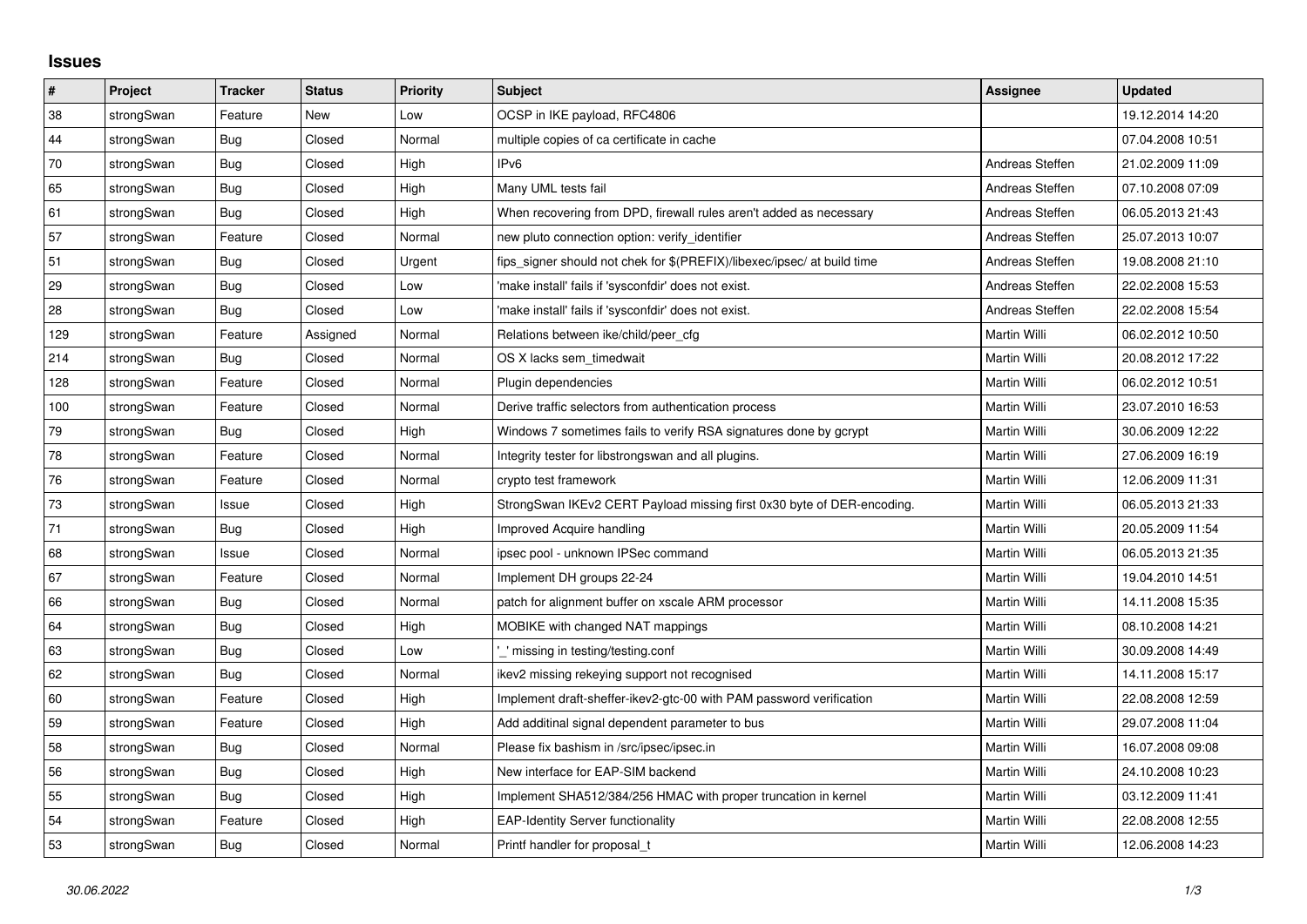| $\vert$ # | Project    | <b>Tracker</b> | <b>Status</b> | Priority  | <b>Subject</b>                                               | <b>Assignee</b>     | <b>Updated</b>   |
|-----------|------------|----------------|---------------|-----------|--------------------------------------------------------------|---------------------|------------------|
| 50        | strongSwan | <b>Bug</b>     | Closed        | High      | plutostderrlog option missing                                | Martin Willi        | 11.05.2008 10:10 |
| 49        | strongSwan | Bug            | Closed        | High      | starter log directly to terminal                             | Martin Willi        | 30.04.2009 10:18 |
| 48        | strongSwan | Feature        | Closed        | High      | Parallel trustchain verification                             | <b>Martin Willi</b> | 16.04.2008 11:33 |
| 47        | strongSwan | Feature        | Closed        | High      | <b>RNG API</b>                                               | Martin Willi        | 16.04.2008 11:27 |
| 46        | strongSwan | Feature        | Closed        | High      | DNS resolving for hosts in ike_cfg                           | Martin Willi        | 09.06.2008 09:34 |
| 45        | strongSwan | <b>Bug</b>     | Closed        | High      | Failure to open SQLite database crashes charon               | Martin Willi        | 07.04.2008 09:16 |
| 43        | strongSwan | Bug            | Closed        | High      | missing certificate_identity in SQL database causes segfault | Martin Willi        | 07.04.2008 10:08 |
| 42        | strongSwan | Feature        | Closed        | High      | CFG attribute handler framework                              | Martin Willi        | 28.04.2009 10:23 |
| 41        | strongSwan | Feature        | Closed        | High      | CFG attribute provider framework                             | Martin Willi        | 16.04.2008 11:24 |
| 40        | strongSwan | Feature        | Closed        | High      | NetworkManager support                                       | Martin Willi        | 22.08.2008 12:54 |
| 36        | strongSwan | <b>Bug</b>     | Closed        | High      | strongswan-4.2.0 does not compile with uclibc                | Martin Willi        | 04.04.2008 13:51 |
| 35        | strongSwan | <b>Bug</b>     | Closed        | High      | ikev2/ocsp-no-signer-cert scenario segfaults                 | <b>Martin Willi</b> | 02.04.2008 09:45 |
| 34        | strongSwan | Bug            | Closed        | High      | ikev2/multi-level-ca-loop segfaults                          | <b>Martin Willi</b> | 31.03.2008 09:19 |
| 33        | strongSwan | <b>Bug</b>     | Closed        | High      | ikev2/crl-revoked scenario broken                            | Martin Willi        | 19.03.2008 19:02 |
| 32        | strongSwan | Bug            | Closed        | High      | ikev2/rw-no-idr scenario fails                               | <b>Martin Willi</b> | 19.03.2008 11:13 |
| 31        | strongSwan | <b>Bug</b>     | Closed        | High      | ikev2/rw-eap-aka-rsa scenario fails                          | Martin Willi        | 19.03.2008 15:25 |
| 30        | strongSwan | Feature        | Closed        | High      | Certificate caching                                          | Martin Willi        | 02.04.2008 14:50 |
| 27        | strongSwan | Feature        | Closed        | High      | Create a database API                                        | Martin Willi        | 19.02.2008 15:16 |
| 26        | strongSwan | <b>Bug</b>     | Closed        | High      | Port all tools to new crypto/credential APIs                 | Martin Willi        | 21.03.2008 18:04 |
| 25        | strongSwan | Feature        | Closed        | High      | alternative crypto implementation                            | Martin Willi        | 31.05.2008 09:49 |
| 24        | strongSwan | Feature        | Closed        | High      | Update doxygen documentation                                 | Martin Willi        | 22.02.2008 16:07 |
| 23        | strongSwan | Feature        | Closed        | Low       | PKCS#11 based smartcard implementation                       | Martin Willi        | 12.10.2010 13:42 |
| 22        | strongSwan | Feature        | Closed        | High      | OCSP support                                                 | Martin Willi        | 10.03.2008 18:41 |
| 21        | strongSwan | Feature        | Closed        | High      | CRL support                                                  | Martin Willi        | 10.03.2008 18:40 |
| 20        | strongSwan | Feature        | Closed        | High      | Pluggable fetcher plugins                                    | Martin Willi        | 18.02.2008 09:58 |
| 19        | strongSwan | Feature        | Closed        | High      | Include EAP-MD5 into trunk                                   | <b>Martin Willi</b> | 13.12.2007 09:48 |
| 18        | strongSwan | Feature        | Closed        | High      | Merge EAP-AKA module into trunk                              | Martin Willi        | 13.12.2007 09:47 |
| $17$      | strongSwan | Feature        | Closed        | High      | Pluggable crypto modules                                     | Martin Willi        | 15.02.2008 09:36 |
| 16        | strongSwan | Feature        | Closed        | High      | Generic plugin architecture                                  | Martin Willi        | 15.02.2008 09:37 |
| 15        | strongSwan | Feature        | Closed        | High      | Implement rauthentication using RFC4478                      | Martin Willi        | 30.11.2007 14:55 |
| 14        | strongSwan | Feature        | Closed        | High      | Initiate/Terminate IKE_SAs                                   | Martin Willi        | 13.11.2007 14:04 |
| 13        | strongSwan | Feature        | Closed        | High      | Implement a modular credential framework                     | Martin Willi        | 15.02.2008 09:36 |
| 12        | strongSwan | <b>Bug</b>     | Closed        | Immediate | Fix build on uClibc                                          | Martin Willi        | 31.10.2007 10:34 |